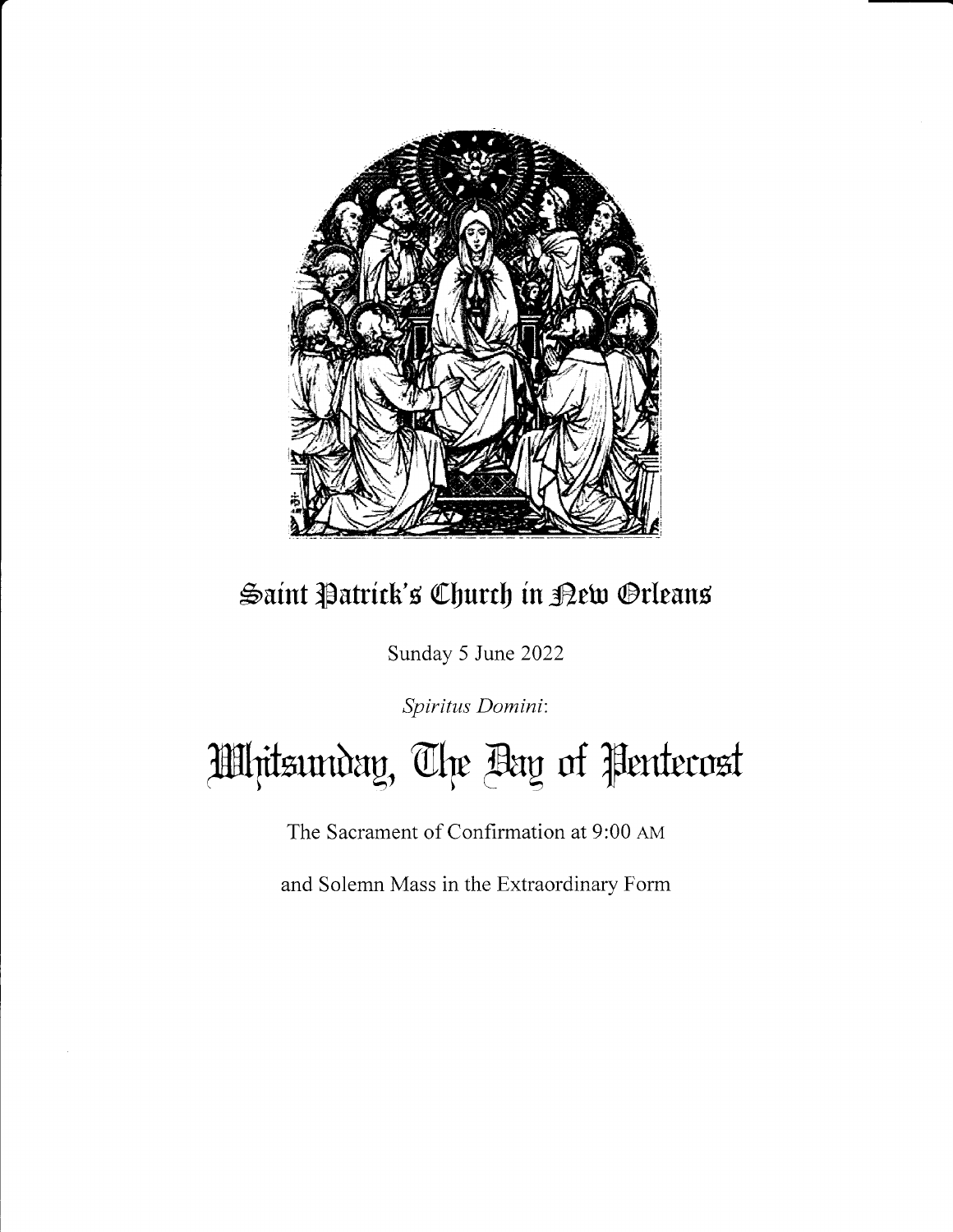

- 1. Rejoice! the year upon its way Hath brought again that blessèd day, When on the chosen of the Lord The Holy Spirit was outpour'd.
- 2. On each the fire, descending, stood, In quiv'ring tongues' similitude, Tongues, that their words might ready prove, And fire, to make them flame with love
- 3. To all in every tongue they spoke; Amazement in the crowd awoke, Who mock'd, as overcome with wine, Those who were fill'd with pow'r divine.
- 4. And now, O holy God, this day Regard us as we humbly pray, And send us, from Thy heav'nly seat, The blessings of the Paraclete.

Text: Beata nobis gaudia, Office Hymn for Lauds of Whitsunday St. Hilaire de Poitiers (310-367), trans. Richard Ellis Roberts (1879-1953) Tune: St. Venantius, Paris Antiphonale (1681)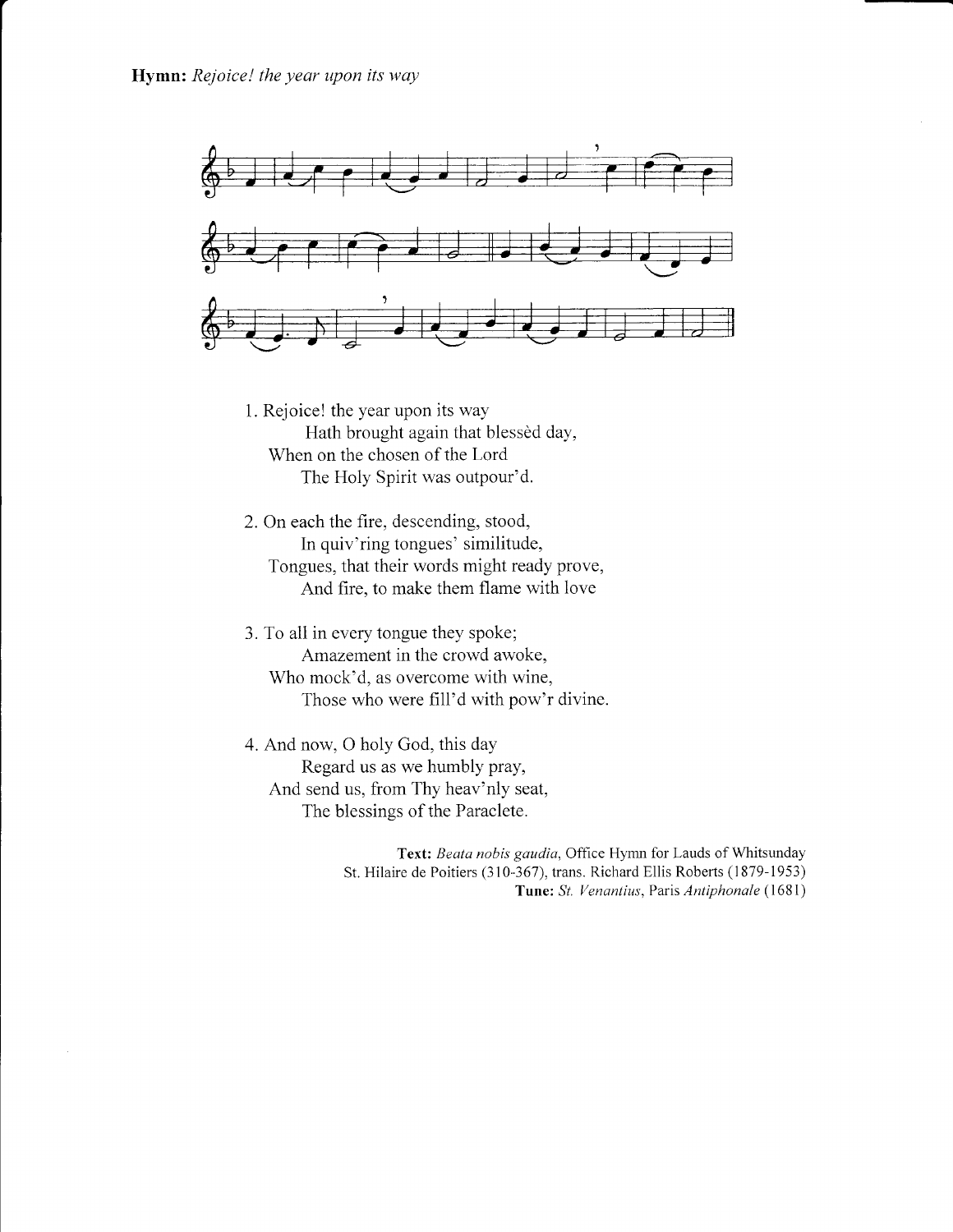

mane-re, Dí-gi-tus pa-térnae déxterae, Tu ri-te promíssum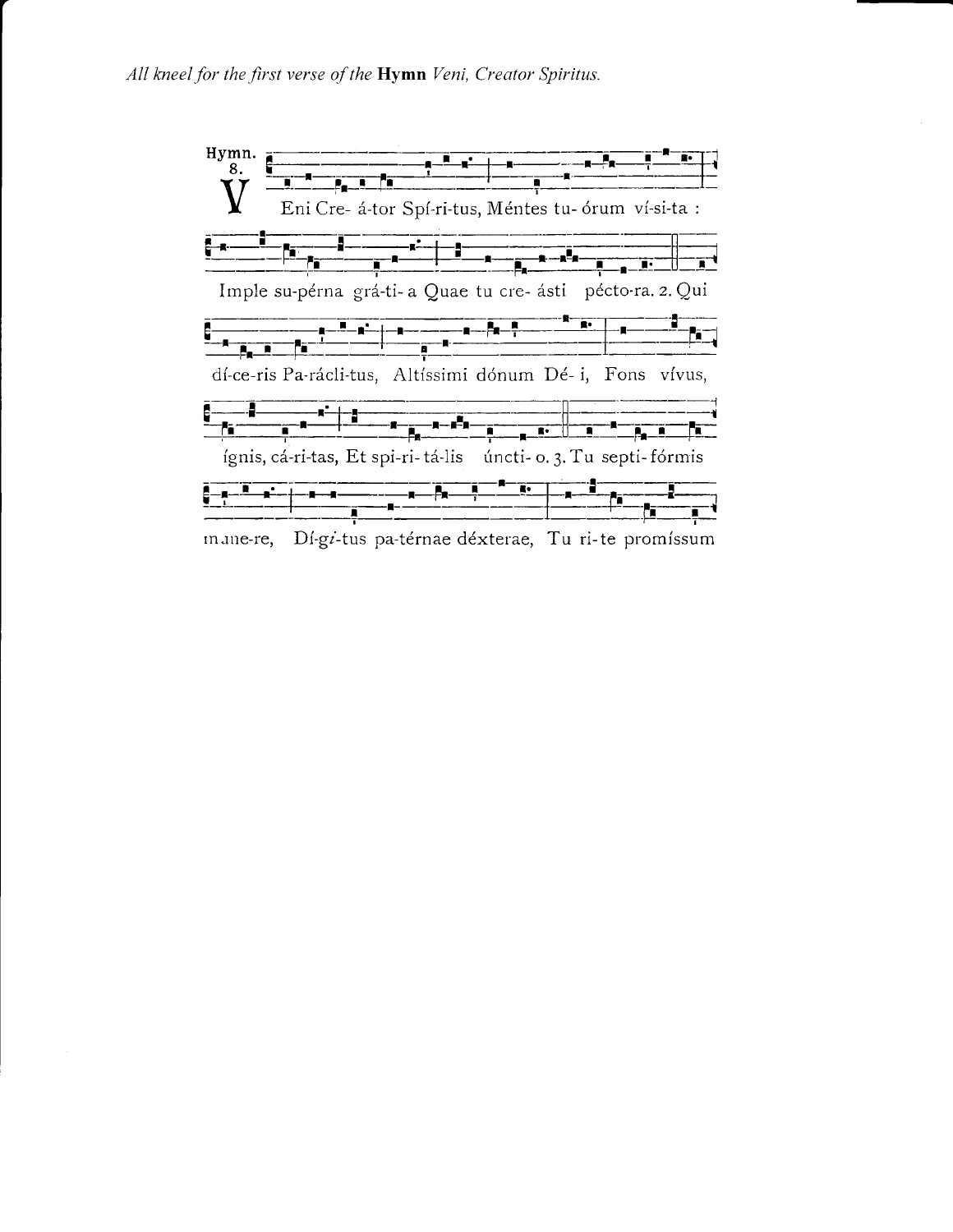Pátris, Sermóne dí-tans gúttura. 4. Accénde lúmen sénsi-<del>▁▁▁▁▁▁▁▁</del><br>▁▁▁▁▁▗▁▕<sub>▛</sub>▁▁▁▁▝▁▝▘▝▘▕▏▁▖▁▏▝▁▁▁▁▁▁▁▁▁▁▁▁▁▁▁▁<br>▝▘▔▝▏▔▔▔▔▔▔▔▔▔▔▔▔▔▔▔▔▔▔▔▔▔▔▔▔▔▔▔▔▔▔▔ bus, «Infúnde amó-rem córdibus, Infírma nóstri córpo-ris Virtú-te fírmans pérpe-ti. 5. Hóstem re-péllas lóngi-us, Pacémque dónes pró-tinus : Ductó-re sic te praévi-o, Vi-témus ómne nóxi-um.6. Per te sci-ámus da Pátrem, No-scámus atque Fí-li-um, Téque utri- úsque Spí-ri-tum Cre-dámus ómni témpore. 7. Dé-o Pátri sit gló-ri-a, Et Fí-li-o, qui a mórtu-is Surréxit, ac Parácli-to, In saecu-ló-<u>n. | na n. |</u> rum saécu-la. Amen.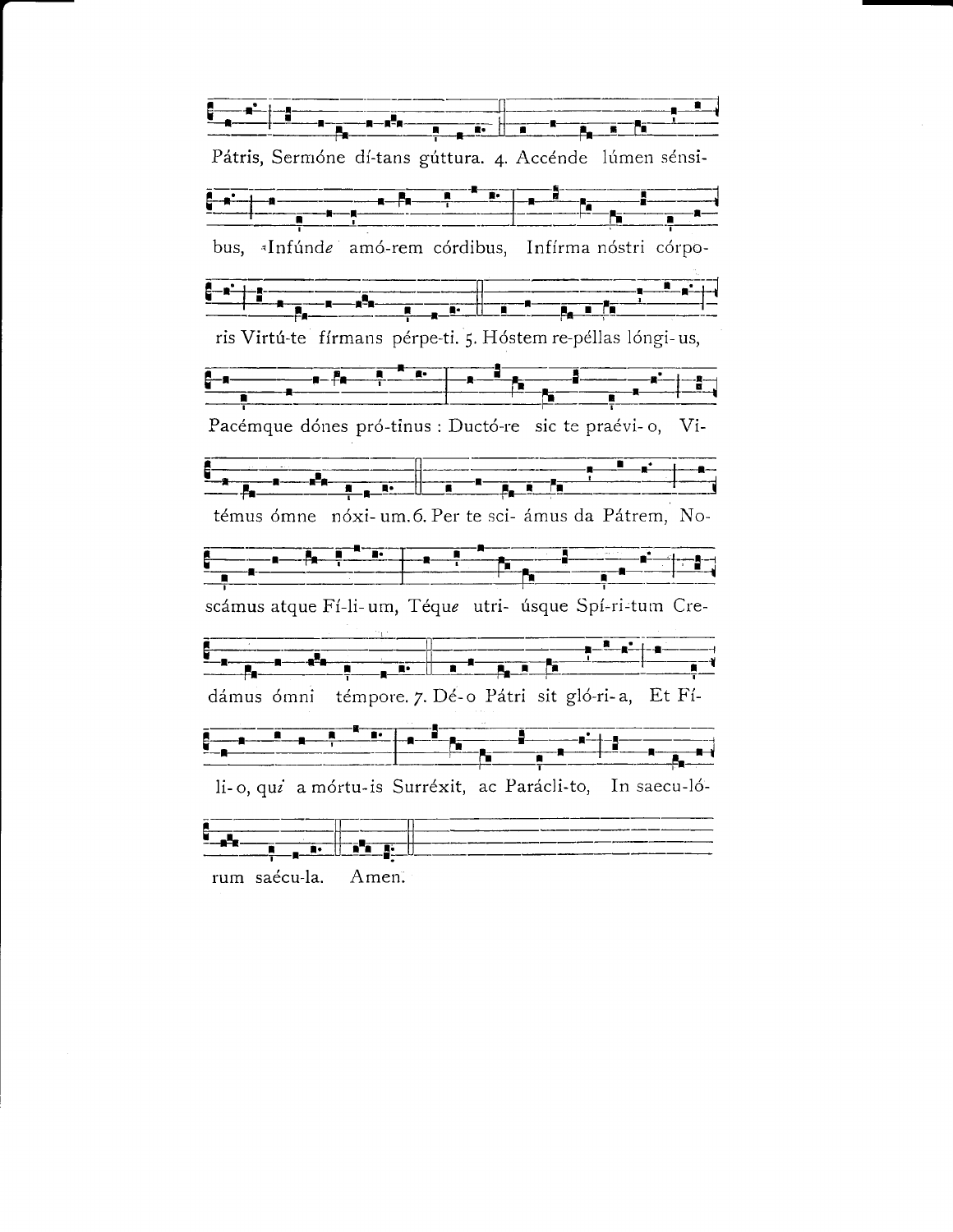# The Rite of Confirmation

Turning toward the candidates, the celebrant says or sings:

Spirifus Sanctus superveniat in vos, et virtus Altissimi custodiat vos a peccatis.

R. Amen.

- { Adjutorium nostrum in nomine Domini.
- R. Oui fecit cælum et terram.
- $\mathbf{\hat{V}}$ . Domine, exaudi orationem meam.
- IV. Et clamor meus ad te véniat.
- V Dominus vobiscum.
- $R$ . Et cum spíritu tuo.

May the Holy Ghost descend upon you, and may the power of the Most High preserve you from sin. R. Amen.  $\cancel{Y}$ . Our help is in the name of the Lord.  $R$ . Who hath made heaven and earth.  $\cancel{Y}$  O Lord, hear my prayer.  $R<sub>i</sub>$  And let my cry come unto Thee. // The Lord be with you. R. And with thy spirit.

The celebrant extends his hands over those to be confirmed, saying:

Oremus.

Omnipotens sempiterne Deus, qui regenerare dignatus es hos famulos tuos ex aqua, et Spiritu Sancto; quique dedisti eis remissionem omnium peccatorum; emitte in eos septiformem Spirirum tuum Sanctum Paraclitum de cælis.

R. Amen.

 $V$ . Spiritum sapientiæ, et intellectus.

R. Amen.

- { Spiritum consilii, et fortitudinis.
- R. Amen.
- $V$ . Spiritum scientiæ, et pietatis.

R. Amen.

Adimple eos Spiritu timoris tui, et consigna eos signo Crucis  $\mathbf{\Psi}$  Christi, in vitam propitiatus æternam. Per eumdem Dominum nostrum Jesum Christum Filium tuum, qui tecum vivit, et regnat in unitate ejusdem Spiritus Sancti Deus, per omnia sæcula sæculorum.

R. Amen.

Let us pray.

Almighty, everlasting God, Who hast vouchsafed to regenerate these Thy servants by water and the Holy Ghost, and hast given them remission of all their sins; send forth upon them from heaven Thy sevenfold Holy Ghost, the Paraclete.

- R. Amen.
- ${W}$ . The Spirit of Wisdom and understanding.
- R. Amen.
- $\hat{V}$ . The Spirit of counsel and fortitude.
- R. Amen.
- V The Spirit of knowledge and piery.
- R. Amen.

Fill them with the Spirit of Thy holy fear and sign them with the sign of the Cross  $\mathfrak{F}$  of Christ in mercy unto etemal life. Through the same our Lord Jesus Christ, Thy Son, who iiveth and reigneth with Thee and the same Holy Ghost, God, world without end. R. Amen.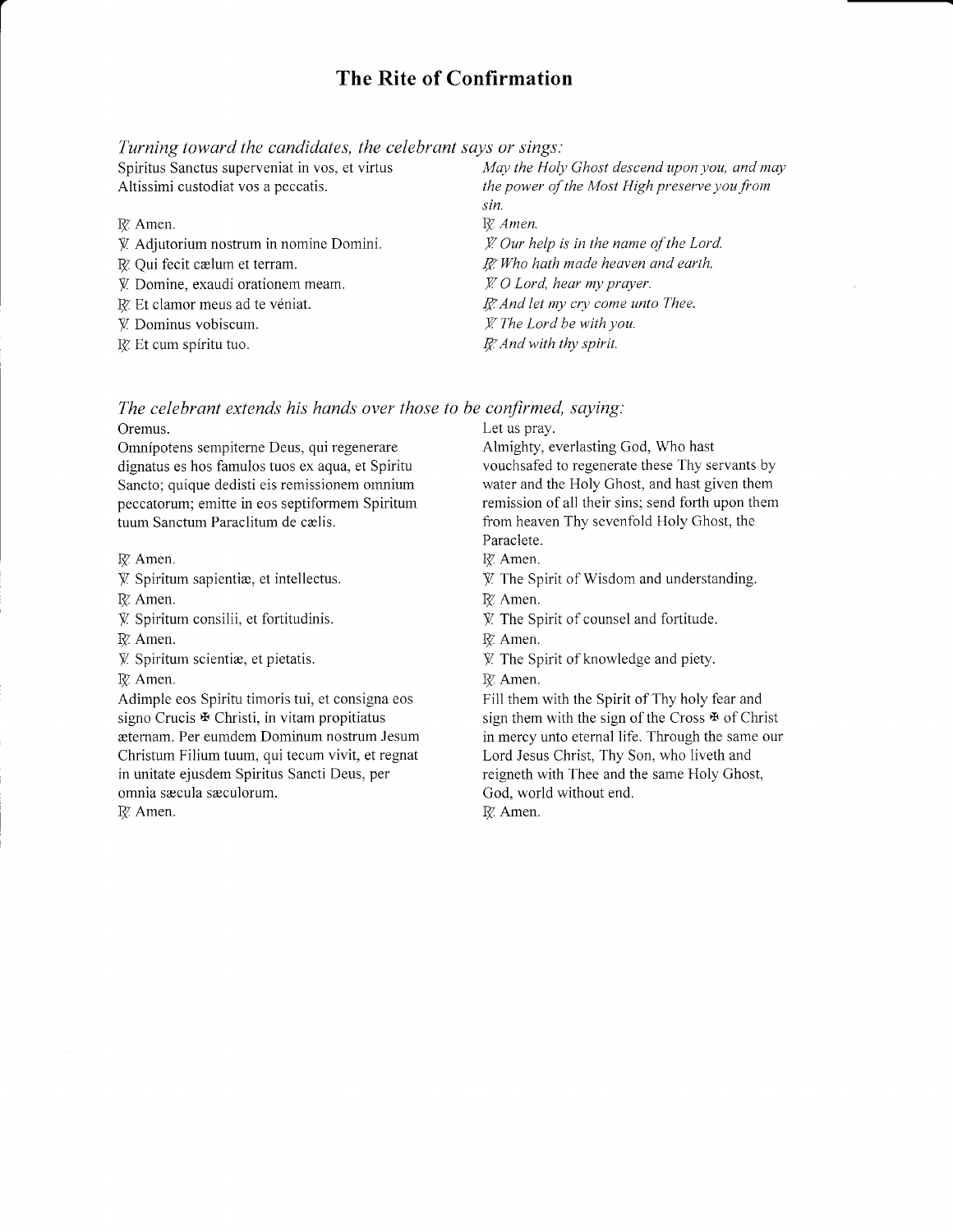Each person to be confirmed kneels before the celebrant. The sponsor stands behind, placing his right hand on the candidate's shoulder. The celebrant addresses each one individually, using the candidate's chosen Confirmation name. Making the sign of the cross on each candidate's forehead with his thumb (which has been dipped in Holy Chrism), the celebrant simultaneously extends his fingers over the candidate's head and gives him a triple blessing:

(Name of candidate), SIGNO te signo Cru $\Phi$ cis et (Name of candidate), I SIGN thee with the sign confirmo te Chrismate salutis: In nomine of the  $\Phi$  Cross, and I confirm thee with the confirmo te Chrismate salutis: In nomine Pa<sup>r</sup>tris, et Fi<sup>x</sup>ilii, et Spiritus <sup>Ext</sup> Sancti. Chrism of salvation. In the name of the Father,

 $\mathfrak{B}$  and of the Son,  $\mathfrak{B}$  and of the Holy  $\mathfrak{B}$  Ghost.

# Every one confirmed replies:  $\mathbb{R}^n$  Amen.

The celebrant then strikes each lightly on the cheek, saying: "Pax tecum," which means, "Peace be with thee."

When all have been confirmed, the following is sung as the celebrant washes his hands:<br>Antiphon Gregorian cha Gregorian chant<br>Stablish the thing, O God, that Thou hast Confirma hoc, Deus, quod operatus es in nobis: a

templo tuo, quod est in Jerusalem.<br>*wrought in us: for Thy temple's sake at*<br>*Jerusalem.* Psalm Psalm 67:29-30  $\mathbb{V}$  Gloria Patri &c. Confirma hoc &c.  $\mathbb{V}$  Glory be to the Father &c. Stablish &c.

## The celebrant turns toward the altar and says or sings:

- V Ostende nobis, Domine, misericordiam tuam.
- R. Et salutáre tuum da nobis.
- I Domine, exaudi orationem meam.
- R! Et clamor meus ad te véniat.
- V Dominus vobiscum.
- R. Et cum spíritu tuo.

Oremus.

Deus, qui Apostolis tuis Sanctum dedisti Spiritum et per eos, eorumque successores, ceteris fidelibus tradendum esse voluisti; respice propitius ad humilitatis nostre famulafum, et presta; ut eorum corda, quorum ffontem sacro Chrismate delinivimus, et signo sanctæ Crucis signavimus, idem Spiritus Sanctus in eis superveniens, templum gloriæ suæ dignanter inhabitando perficiat. Qui cum Patre, et Spiritu

 $\mathcal{V}$ . Lord, show us Thy mercy. IX. And grant us Thy salvation. Y O Lord, hear my prayer. IX. And let my cry come unto Thee.

- $V$ . The Lord be with you.
- $R$ . And with thy spirit.
- Let us pray.

O God, Who didst give Thy Holy Spirit to Thine apostles, and willed that through them and their successors the same gift should be delivered to all the faithful: look graciously on the service we humbly render to Thee; grant that the same Spirit, coming down upon those whose foreheads we have anointed with the holy chrism, and signed with the sign of the holy cross, may by His gracious indweliing make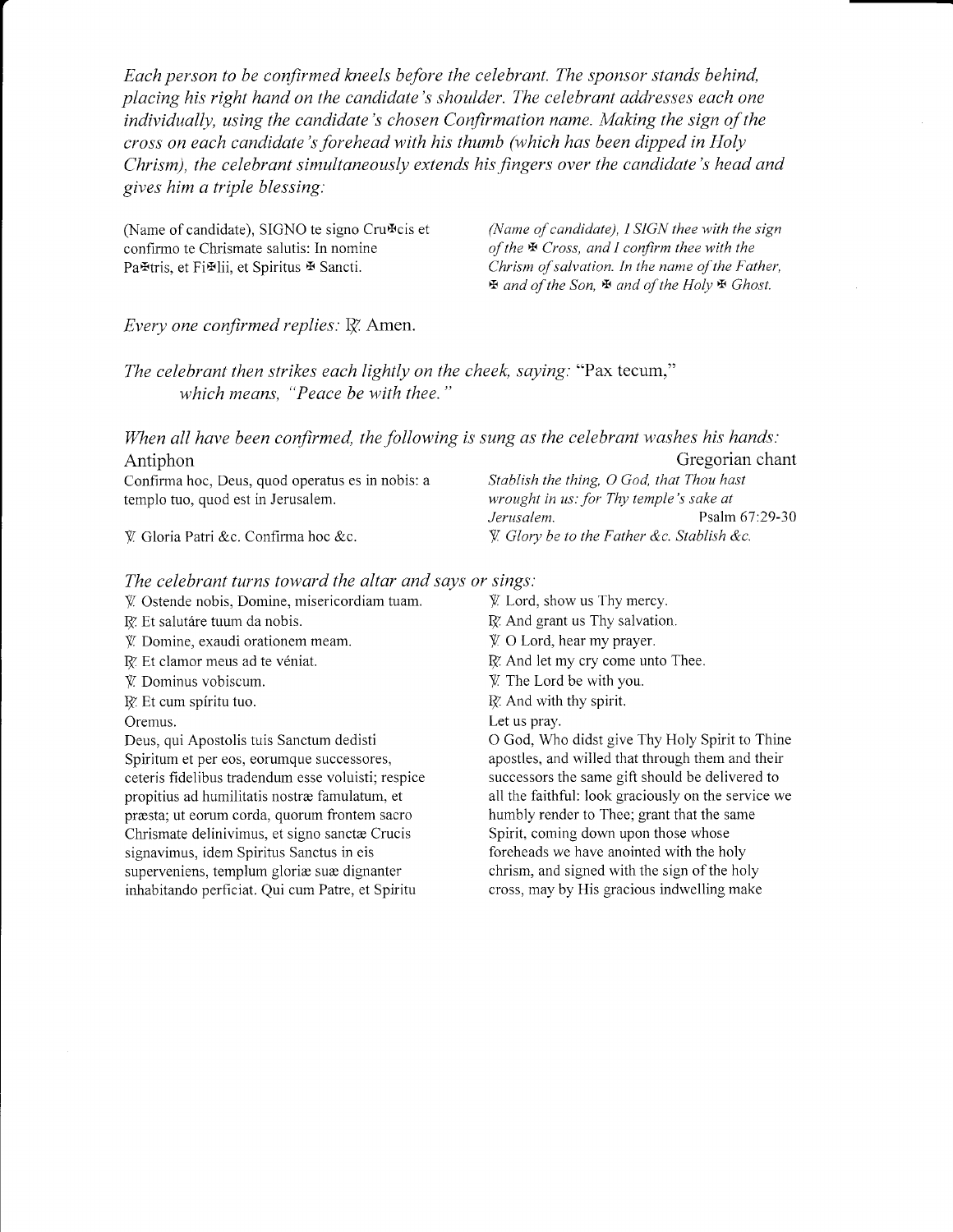Sancto vivis, et regnas Deus, in sacula them a temple of His glory, Who livest and saculorum. The reignest with the Father and the Holy Ghost, ever one God, world without end.  $I\!\!$  R. Amen. If Amen.

#### The celebrant turns and blesses those newly Confirmed:

Ecce sic benedicetur omnis homo, qui timet Behold, thus shall every man be blessed who R. Amen. everlasting.

Dominum. Bene $\text{#d}$  icat vos Dominus ex Sion, ut fears the Lord: May the Lord bless  $\text{#}$  you out of videatis bona Jerusalem omnibus diebus vitæ Sion, that you may see the good things of Sion, that you may see the good things of vestræ, et habeatis vitam æternam. Jerusalem all the days of your life, and have life R. Amen.

The newly confirmed recite aloud the Apostles' Creed, the Our Father, and the Hail Mary.

#### Then begins the Mass.

## Ordinary of the Mass:

KYRIE, GLORIA, SANCTUS, & AGNUS DEI: Mass I, for Eastertide yellow cards at the back of the church CREDO III: red Traditional Mass booklet, page 56

# **Offertory Motet:** Regina cæli Francesco Soriano (1549-1621) [text and translation as for the final antiphon, on the yellow cards]

# **Communion Motet:** *Veni, Creator Spiritus*<br>
Veni, Creator Spiritus, Mentes tuorum visita, *Come, O Creator Spirit, come And make within*

cordibus, Infirma nostri corporis Virtute firmans

Come, O Creator Spirit, come And make within Imple superna gratia Quae tu creasti pectora. our hearts Thy home; To us Thy grace celestial give, Who of Thy breathing move and live. Accende lumen sensibus, Infunde amorem *Our senses with Thy light inflame, Our hearts to* cordibus, Infirma nostri corporis Virtute firmans *heavenly love reclaim; Our bodies' poor* perpeti. Amen.<br>*infirmity With strength perpetual fortify.*<br>*Amen.* Rabanus Maurus Magnentius ( Rabanus Maurus Magnentius (780-856)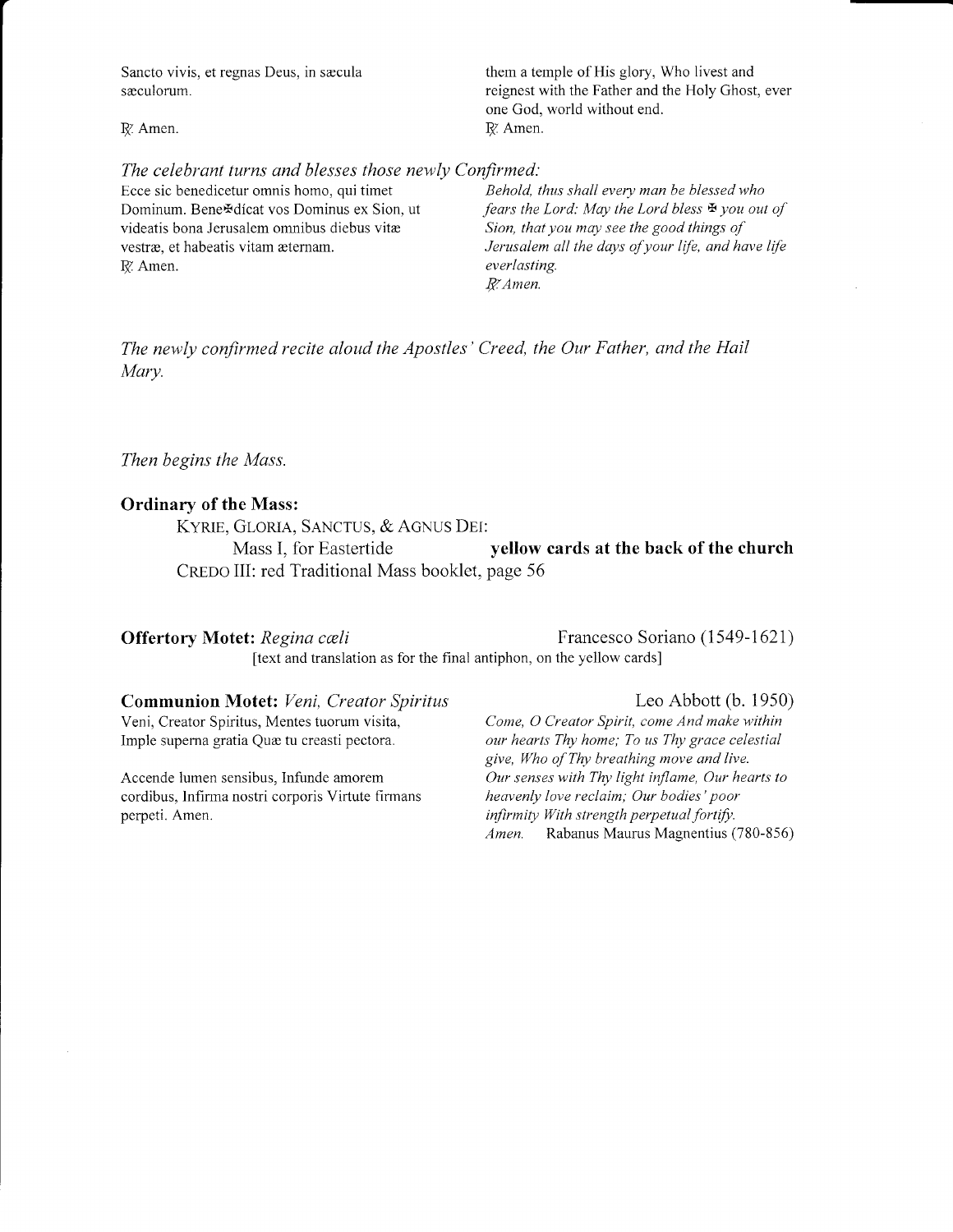Organ: Récit de Tierce en Taille

Nicolas de Grigny (1671-1703)

Veni, Creator Spiritus v. Dialogue sur les Grands Jeux Grigny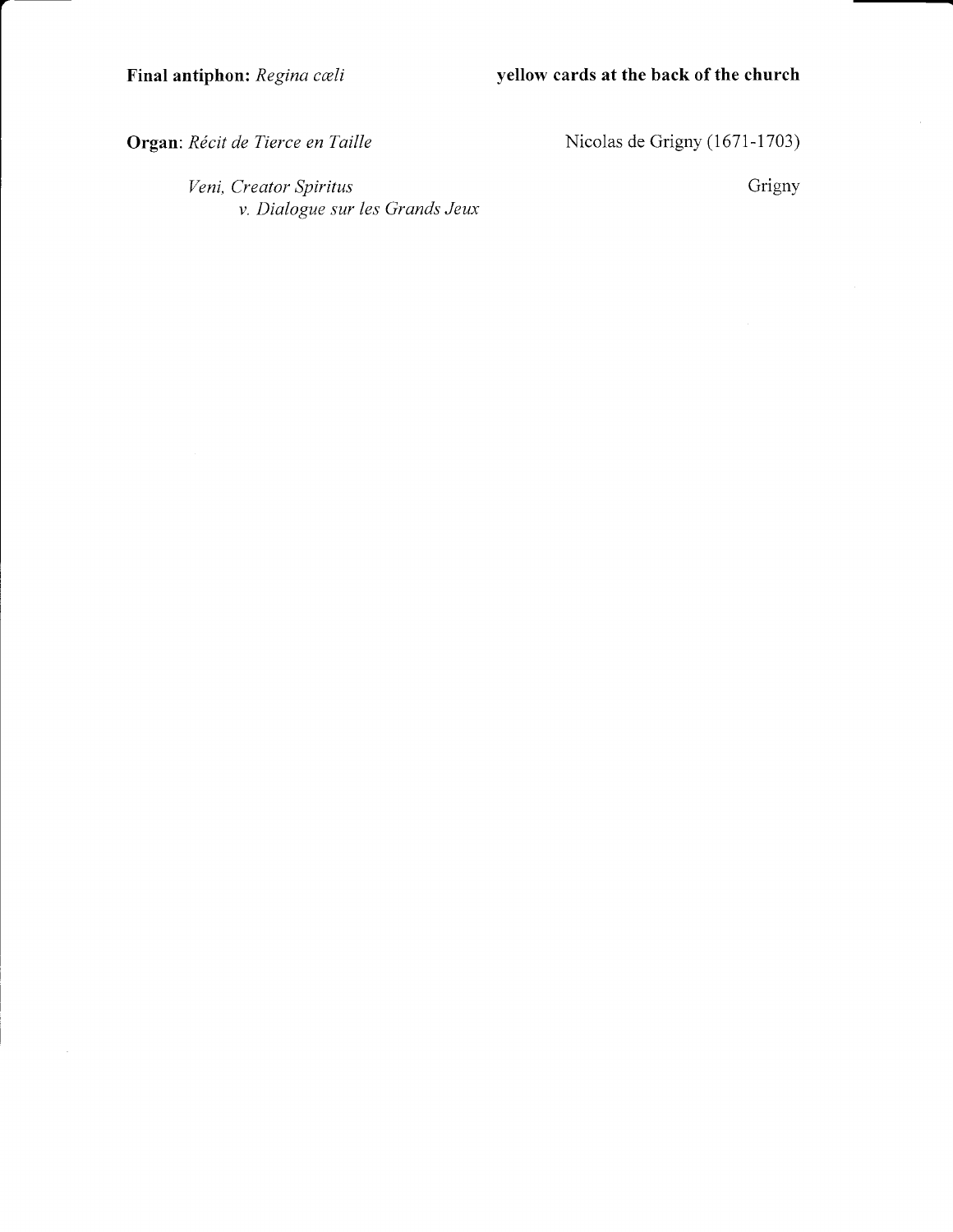# Saint Patrick's Church in Pew Orleans

Sunday 5 June 2022 Spiritus Domini: Whitsunday, the Day of Pentecost Mass in the Ordinary Form at 1l:00 a.m.

# VOLUNTARY: Récit de Tierce en Taille

# **INTROIT**

Spiritus Domini replevit orbem terrarum, alleluja: et hoc quod continet omnia, scientiam habet vocis, alleluja, alleluja, alleluja.

## KYRIE & GLORIA I

# Nicolas de Grigny (1671-1703)

# Gregorian chant, mode viii

The Spirit of the Lord hath filled the whole world, alleluia: and that which containeth all things hath knowledge of the voice, alleluia, alleluia, alleluia. voice, alleluia, alleluia, musulmana visdom 1:7

# yellow cards at the back of the church

PSALM





## THE GOLDEN SEQUENCE

Veni, Sancte Spiritus, Et emitte cælitus Lucis tuæ radium.

Veni, Pater pauperum, Veni, dator munerum, Veni, lumen cordium.

Consolator optime, Dulcis hospes animæ, Dulce refrigerium.

In labore requies, In æstu temperies, In fletu solatium.

O lux beatissima, Reple cordis intima Tuorum fidelium.

Sine tuo numine, Nihil est in homine, Nihil est innoxium.

Lava quod est sordidum, Riga quod est aridum, Sana quod est saucium.

Flecte quod est rigidum, Fove quod est fiigidum, Rege quod est devium.

Da tuis fidelibus, In te confidentibus, Sacrum septenarium.

Da viftutis meritum, Da salutis exitum, Da perenne gaudium. Amen. Alleluja.

# Gregorian chant, mode i

Come, Thou Holy Spirit, come; And from Thy celestial home Send Thy light and brilliancy. Come, Thou Father of the poor; Come, Who givest all our store; Come, the soul's true radiancy. Come, of comforters the best, Of the soul the sweetest guest, Sweetly and refreshingly. Come, in labour rest most sweet, Shade and coolness in the heat, Comfort in adversity. Thou Who art the Light most blest, Come fulfil their inmost breast, Who believe most faithfully. For without Thy Godhead's dower, Man hath nothing in his power, Save to work iniquity. What is filthy make Thou pure, What is wounded work its cure, Water what is parched and dry. Gently bend the stubborn will, Warm to life the heart that's chill, Guide who goeth erringly. Fill Thy faithful who adore And confess Thee evermore with Thy sevenfold mystery. Here Thy grace and virtue send, Grant salvation in the end, And in heaven felicity. Amen. Alleluia.

Stephen Cardinal Langton (1150-1228)



**ALLELUIA**